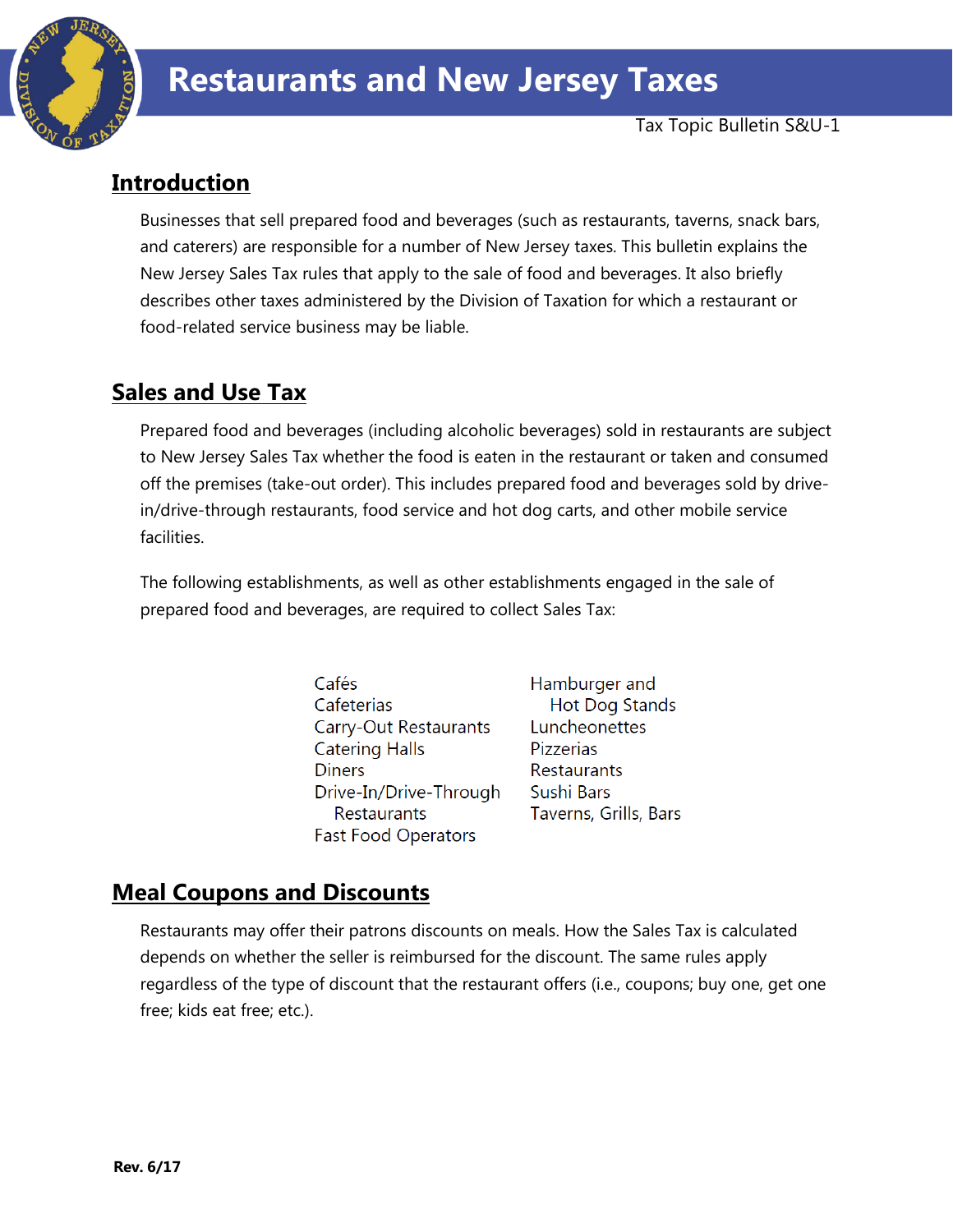### **Discounts (No Coupon Required)**

If a restaurant charges a reduced price for a meal or provides a free item or meal, and no coupon is required for the customer to receive the discount, New Jersey Sales Tax is charged on the amount that the customer actually pays.

#### **Example**

On Wednesday nights, patrons receive a free dessert with the purchase of every entree. There is no coupon required. Sales Tax for 2017 is charged only on the amount that the customer pays.

| Entree                         | \$17.95  |
|--------------------------------|----------|
| <b>Dessert</b>                 | 6.95     |
| Soda                           | $+2.95$  |
| Subtotal                       | \$27.85  |
| Wednesday promotion            | $-6.95$  |
| Taxable receipt                | \$20.90  |
| 6.875% Sales Tax               | $+ 1.44$ |
| Amount due from patron \$22.34 |          |

#### **Coupons**

**Seller Not Reimbursed.** Whenever a customer must present a coupon or dining card to receive a reduced price or a free item, New Jersey Sales Tax is charged on the price that the customer actually pays as long as the restaurant receives no reimbursement from a manufacturer, distributor, or other third party for accepting the coupon.

#### **Example**

A coupon enables the patron to buy one meal and get the second one free, and the restaurant receives no reimbursement from a third party. Sales Tax is charged only on the price that the customer pays.

| First meal                     | \$12.95  |
|--------------------------------|----------|
| Second meal                    | $+10.95$ |
| Subtotal                       | \$23.90  |
| Coupon for free meal           | $-10.95$ |
| Taxable receipt                | \$12.95  |
| 6.875% Sales Tax               | + .89    |
| Amount due from patron \$13.84 |          |

**Seller Reimbursed.** When a restaurant accepts a coupon entitling a purchaser to pay a reduced price or to receive a free item, and the restaurant is reimbursed by a manufacturer,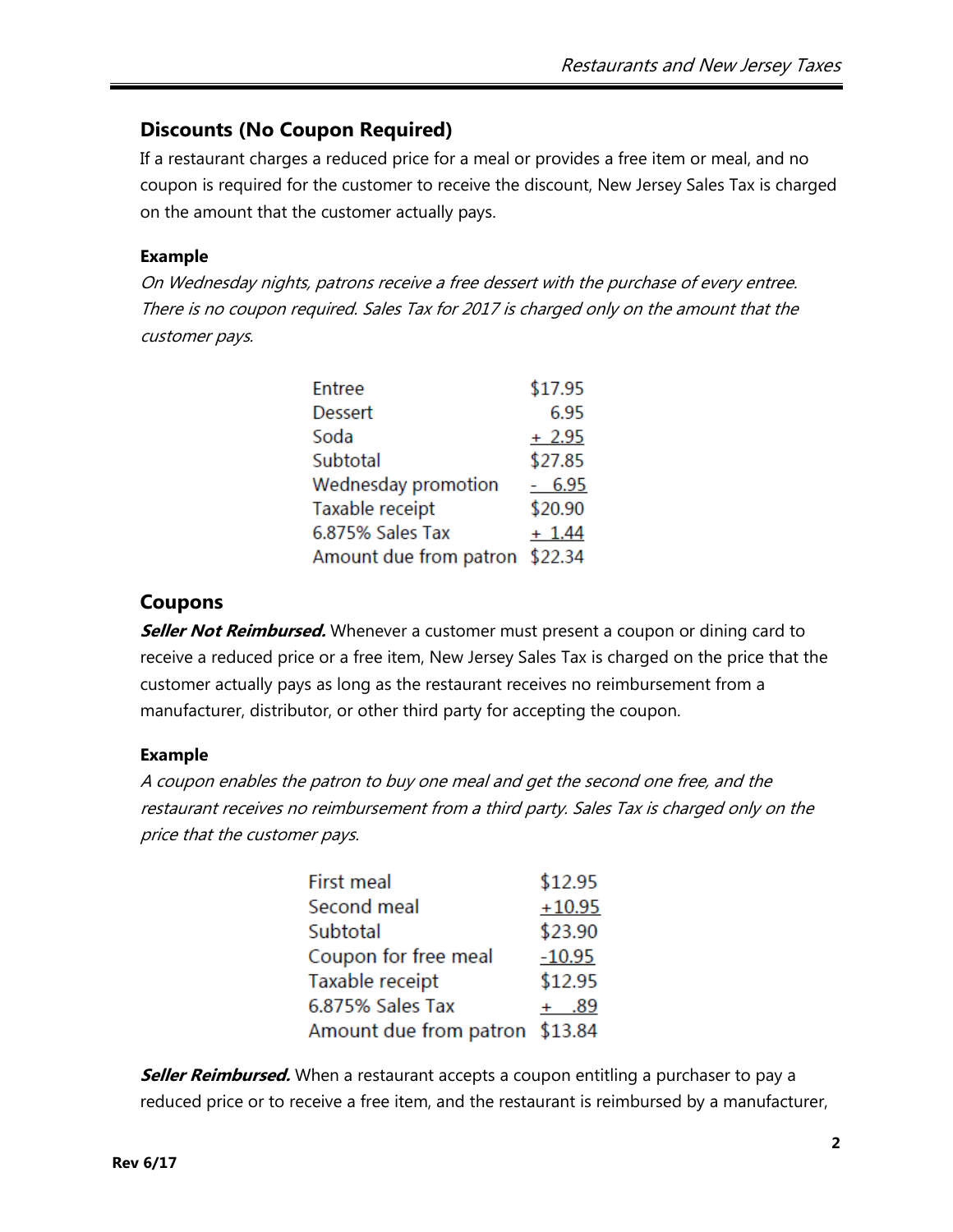distributor, or other third party, Sales Tax is charged on the full price because that is the amount the seller ultimately receives — part of it from the customer and the balance from the manufacturer.

#### **Example**

A coupon enables the patron to buy one meal and get the second one free, and the restaurant is reimbursed by a third party. Sales Tax is charged on the total bill before the coupon is subtracted.

| First meal                     | \$16.95  |
|--------------------------------|----------|
| Second meal                    | $+13.95$ |
| Taxable receipt                | \$30.90  |
| 6.875% Sales Tax               | $+2.12$  |
| Subtotal                       | \$33.02  |
| Coupon                         | $-13.95$ |
| Amount due from patron \$19.07 |          |

**NOTE:** If a coupon involves a reimbursement by a third party, and that fact is not disclosed either on the coupon or in an accompanying advertisement, a seller that accepts the coupon charges the customer Sales Tax on the reduced price but is required to remit Sales Tax to New Jersey on the entire receipt (i.e., the amount the customer paid plus the reimbursement received for the coupon).

For more information on coupons and discounts, see **[ANJ-9](http://www.state.nj.us/treasury/taxation/pdf/pubs/sales/anj9.pdf)**, Coupons, Discounts & New Jersey Sales Tax.

## **Caterers**

Catering charges are subject to Sales Tax. This applies whether the food is prepared for eating on the caterer's premises or for delivery to the purchaser's home.

## **Service Charges**

Cover or entertainment charges are considered to be fees for admission and are subject to Sales Tax. Minimum charges also are subject to Sales Tax.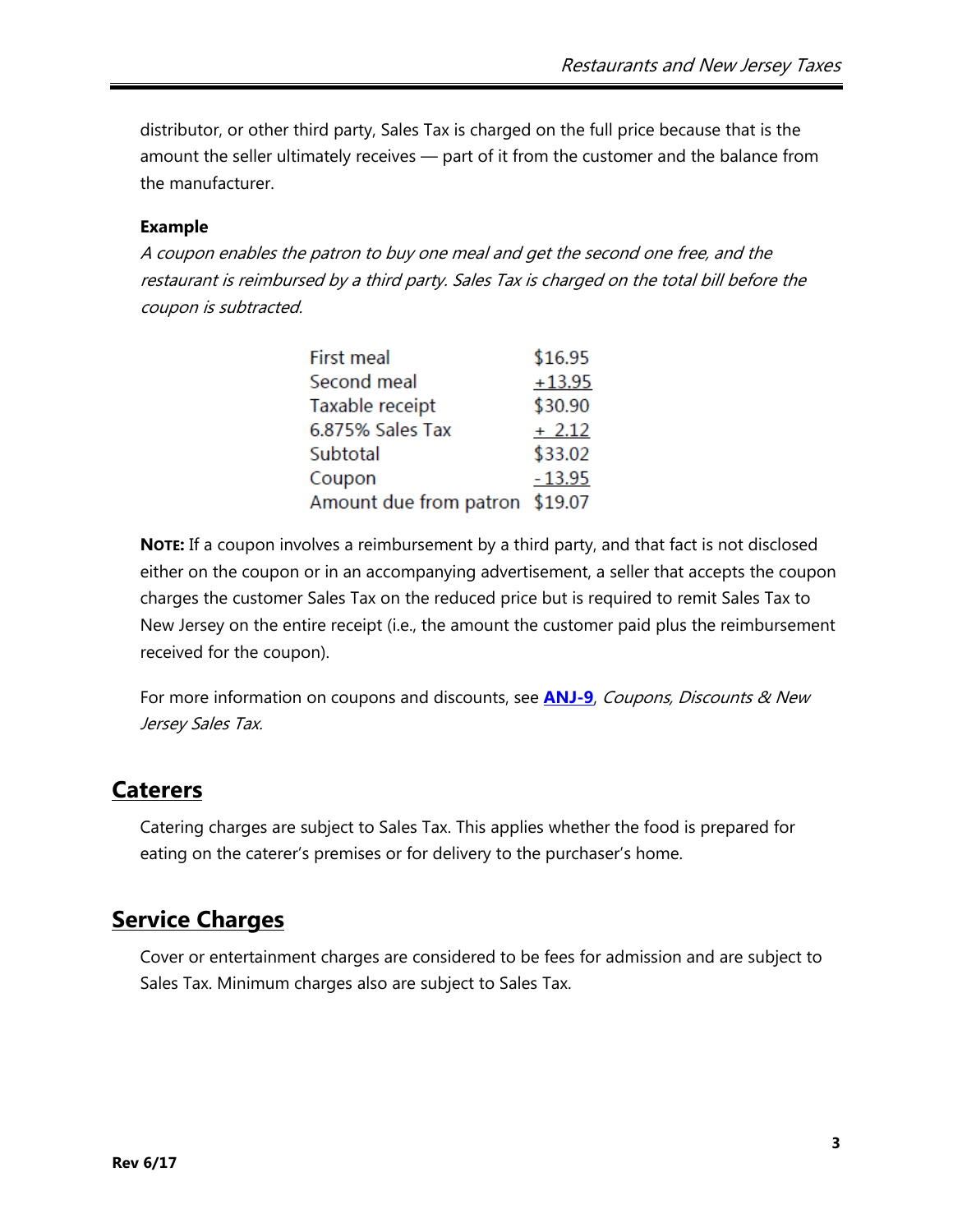#### **Example**

A night club has a \$5 minimum charge. A patron gets a check that includes \$2 for food, \$2 for cocktails, and \$1 for the minimum charge. The patron pays Sales Tax on the entire \$5 check.

## **Gratuities**

Charges made for tips and gratuities are not subject to tax when:

- 1. The charge is separately stated on the bill or guest check given to the customer; and
- 2. The charge is specifically designated as a gratuity or tip; and
- 3. All such monies received by management are paid in total to employees.

## **Exempt Organizations**

Meals purchased in restaurants by representatives of organizations that are registered as tax-exempt with the New Jersey Division of Taxation are not subject to Sales Tax when:

- 1. The meals are paid for *directly from organization funds*, and
- 2. A representative provides the restaurant with a photocopy of the organization's New Jersey Exempt Organization Certificate [\(Form ST-5\)](http://www.state.nj.us/treasury/taxation/pdf/pubs/sales/st5.pdf). The copy must include the date, the name of the restaurant, a description of the transaction, and the signature and title of an officer of the organization.

If a representative pays for the meal personally (even with the intention of being reimbursed by the tax-exempt organization), the representative cannot use an Exempt Organization Certificate (Form ST-5) and must pay Sales Tax on the price of the meal.

For more information, see Tax Topic Bulletin **[MISC-3](http://www.state.nj.us/treasury/taxation/pdf/pubs/misc3.pdf)**, Tax Treatment of Nonprofit Organizations and Government Entities.

**Government Agencies.** Any New Jersey State agency, political subdivision of the State of New Jersey, federal agency, the United Nations, or any other international organization of which the United States is a member is exempt from paying Sales Tax on otherwise taxable meals.

In transactions with government agencies, the acceptable proof of exemption from Sales Tax is a copy of a government purchase order, official contract, or an order on official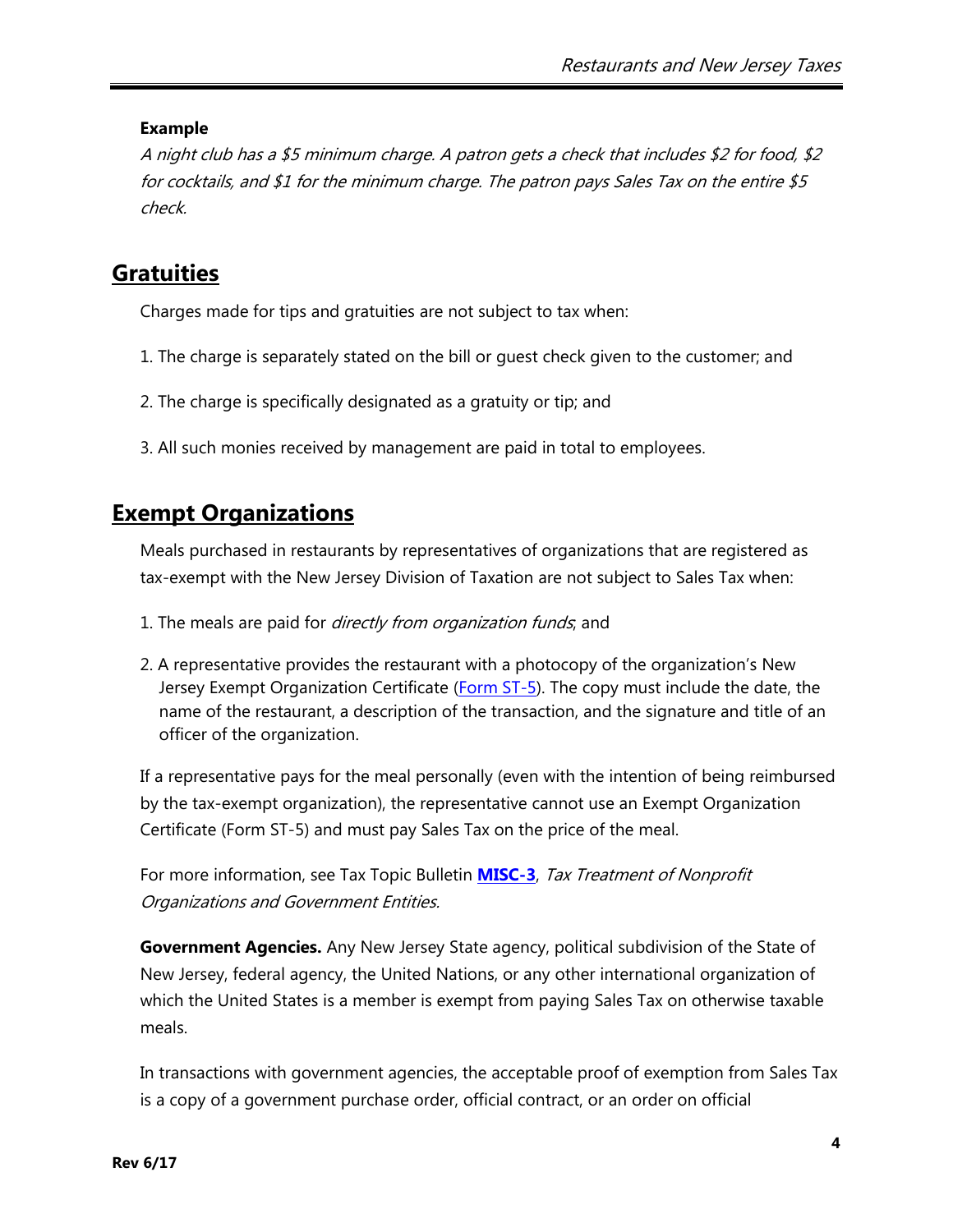government letterhead signed by a qualified officer. Payment must be made by the agency's check or voucher for the exemption to apply. If payment is made from an individual's account, the purchase is subject to Sales Tax regardless of the method of payment (personal check, credit card, cash, etc.) and regardless of the agency's intent to subsequently reimburse the individual.

Federal employees are exempt from New Jersey Sales Tax if payment is made by a GSA SmartPay 2 credit card having a 0, 6, 7, 8, or 9 as the sixth digit of the account number (which indicates a credit card charged to and paid directly by the federal government). If payment is made with a GSA SmartPay card having a 1, 2, 3, or 4 as the sixth digit, the federal government exemption does not apply because the card is billed to and paid by the employee.

In addition, certain exemptions are granted to qualified foreign diplomatic and consular personnel who reside in the United States. For information concerning the exemptions, see Technical Bulletin **[TB](http://www.state.nj.us/treasury/taxation/pdf/pubs/tb/tb53.pdf)**‑**53**, Diplomat/Consular Sales Tax Exemptions.

## **Alcoholic Beverages**

All retail sales of alcoholic beverages are subject to New Jersey Sales Tax. Alcoholic beverages include all liquors, mixed drinks, wines, sparkling wines, cordials, and beer. As with other retail sales, the tax must be separately charged and stated to the customer.

## **Purchases by Restaurants**

In general, restaurants, caterers, and other food service establishments must pay Sales or Use Tax on supplies purchased for use in their businesses. However, because the Sales and Use Tax Act provides certain exemptions from Sales Tax, a restaurant may purchase some property and services from a supplier without paying Sales Tax.

For example, when a restaurant purchases taxable items of prepared food and beverages, such as candy, soft drinks, and alcoholic beverages that are to be resold, the restaurant gives the supplier a completed New Jersey Resale Certificate (**[Form ST](http://www.state.nj.us/treasury/taxation/pdf/other_forms/sales/st3.pdf)**‑**3**) or the Streamlined Sales and Use Tax Certificate of Exemption (**[Form ST-SST](http://www.state.nj.us/treasury/taxation/pdf/other_forms/sales/st_sst.pdf)**) and does not pay Sales Tax. The purchaser must complete all fields on the exemption certificate in order to claim the exemption. The restaurant will charge Sales Tax on these items when they are sold.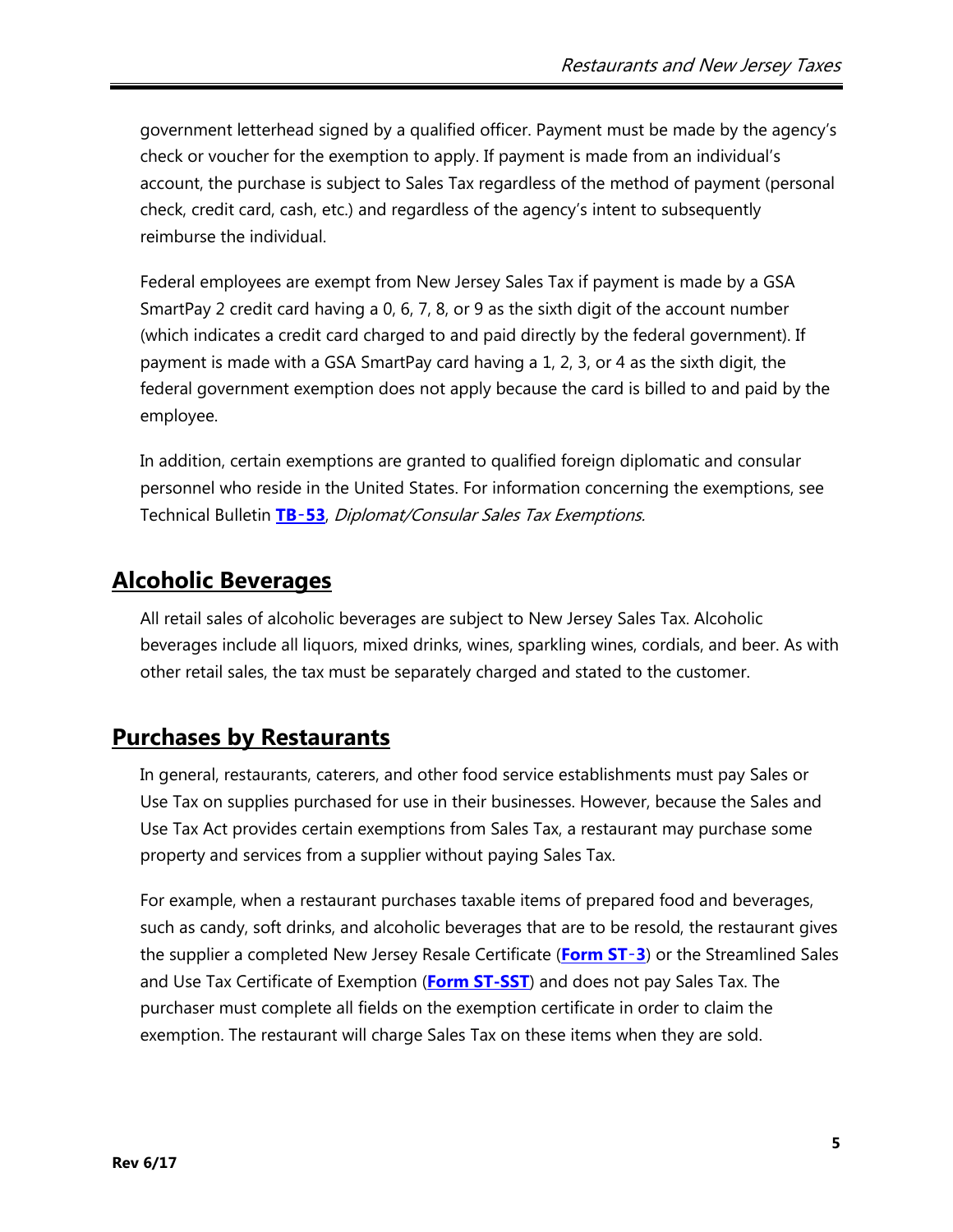The Act also provides an exemption for products that are: (1) nonreturnable containers or wrapping supplies and (2) incidental to the delivery of prepared food to the customer. When purchasing these items, the restaurant gives the supplier a completed New Jersey Exempt Use Certificate (**[Form ST-4](http://www.state.nj.us/treasury/taxation/pdf/other_forms/sales/st4.pdf)**) or the Streamlined Sales and Use Tax Certificate of Exemption (**[Form ST-SST](http://www.state.nj.us/treasury/taxation/pdf/other_forms/sales/st_sst.pdf)**) and does not pay Sales Tax. The purchaser must complete all fields on the exemption certificate in order to claim the exemption.

The following disposable items are exempt from Sales Tax when used to deliver prepared food and beverages to patrons:

| <b>Aluminum Foil</b>             | Paper Buckets         |
|----------------------------------|-----------------------|
| <b>Aluminum Plates</b>           | Paper Cups            |
| <b>Baking Cups</b>               | <b>Plastic Cups</b>   |
| <b>Boxes for Take-Out Orders</b> | Sandwich Plastic Wrap |
| Cake Boxes                       | Take-Out Order Trays  |
| Cellophane Paper                 | Twine                 |
| <b>Cup Carriers</b>              | <b>Waxed Bags</b>     |
| Cup Lids                         | <b>Waxed Paper</b>    |
| Paper Bags                       | <b>Wrapping Paper</b> |
|                                  |                       |

A restaurant must pay Sales or Use Tax on purchases of taxable items used in the business that are not resold or that are not otherwise exempt, e.g., soaps, detergents, floor waxes, paper towels, and other similar items.

A restaurant must pay Sales or Use Tax when it purchases the following items:

| Ashtrays                  | <b>Plastic Forks</b>           |
|---------------------------|--------------------------------|
| <b>Butter Trays</b>       | <b>Plastic Knives</b>          |
| <b>Dispensers</b>         | <b>Plastic Spoons</b>          |
| <b>Doilies</b>            | <b>Plastic Stirrers</b>        |
| <b>Flatware</b>           | <b>Plastic Trays</b>           |
| <b>Freezer Paper</b>      | <b>Straws</b>                  |
| <b>Guest Checks</b>       | <b>Table and Counter</b>       |
| Janitorial Supplies       | Equipment                      |
| <b>Napkins</b>            | <b>Toilet and Tissue Paper</b> |
| <b>Paper Napkins</b>      | <b>Toothpicks</b>              |
| Placemats                 | Towels                         |
| <b>Plastic Can Liners</b> |                                |

A restaurant must pay Sales or Use Tax on the purchase of food preparation equipment such as coffee and soda machines, ice makers, blenders, food processors, etc. A restaurant is not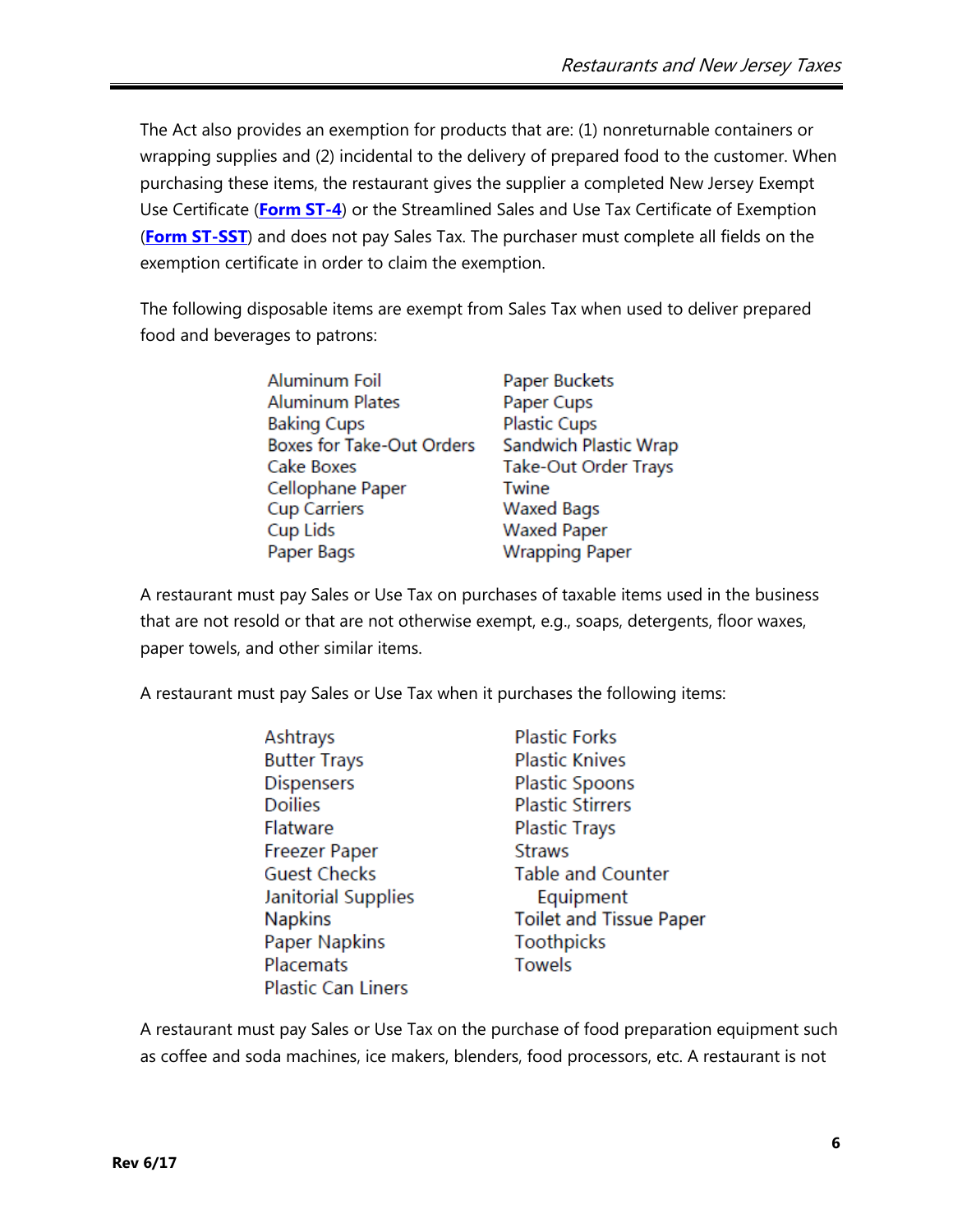considered a manufacturer and cannot claim an exemption for machinery and equipment used to produce prepared food and beverages.

For more information, see Tax Topic Bulletins **[S&U-6](http://www.state.nj.us/treasury/taxation/pdf/pubs/sales/su6.pdf)**, Sales Tax Exemption Administration, and **[S&U-9](http://www.state.nj.us/treasury/taxation/pdf/pubs/sales/su9.pdf)**, Business Purchases.

## **Services to Property**

All cleaning and janitorial services (indoor and outdoor) are subject to Sales Tax, whether the services are performed on a regular contractual basis or not. Charges for parking lot sweeping, snow plowing, and lawn maintenance are subject to Sales Tax. Rodent and pest control services also are taxable; however, charges for an initial inspection or re-inspection of real property are exempt from tax. Rug and carpet cleaning services, including picking up and relaying cleaned rugs and carpets, are subject to Sales Tax. Charges for cleaning upholstered fabrics, including draperies and other textile furnishings, also are taxable.

Charges for the removal of contained waste including garbage, rubbish, trash, and recyclables are exempt from Sales Tax when the services are performed on a regular contractual basis for a term of not less than 30 days.

## **Laundered Items**

Charges for laundering and/or the rental of the following types of items are subject to Sales Tax: cloths, mats, mops, industrial wiper cloths, table linens, towels, and similar items.

## **Urban Enterprise Zones**

Qualified businesses located within New Jersey's designated Urban Enterprise Zones and UEZ-impacted business districts are eligible for certain tax advantages.

A qualified business in an Urban Enterprise Zone is entitled to an exemption from Sales Tax when it purchases most equipment and supplies (except motor vehicles) and taxable services (except telecommunications services) that are for the exclusive use of the business within the Zone. For example, this purchase exemption would apply to the purchase of industrial kitchen equipment or patron tables for use at the Zone location. To claim the exemption, the business must provide the seller with an Urban Enterprise Zone Exempt Purchase Certificate (Form UZ-5) when making these purchases. There is no exemption for a qualified business's purchase of natural gas, electricity, or utility service.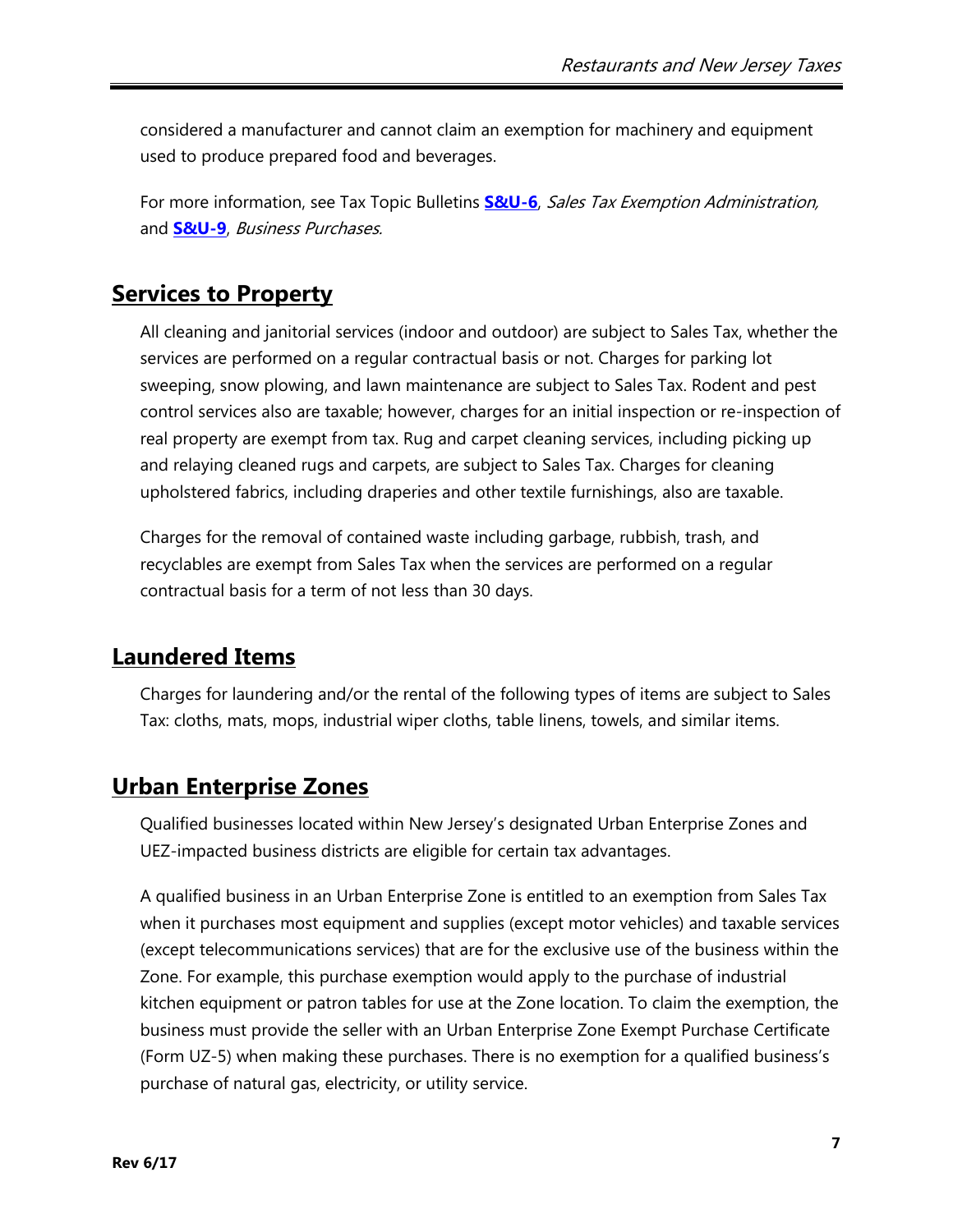Although a qualified business that is a certified, reduced-rate seller may charge Sales Tax at 50% of the regular rate on most retail sales of tangible personal property within the Zone or UEZ-impacted business district, the reduced Sales Tax rate does not apply to sales of prepared food or beverages. A business must collect Sales Tax at the full rate on these items. Sales of taxable services by a qualified business also are subject to tax at the full Sales Tax rate.

For more information about Urban Enterprise Zones or UEZ-impacted business districts, visit the **[New Jersey Department of Community Affairs](http://www.nj.gov/dca/affiliates/uez/)**. Information also is available on the Division of Taxation's **[website](http://www.state.nj.us/treasury/taxation/uez_pubs.shtml)**.

## **Litter Control Fee**

New Jersey imposes a Litter Control Fee, due March 15 annually, on the gross receipts of wholesale and retail sales of litter-generating products sold within or into New Jersey by manufacturers, wholesalers, distributors, or retailers. Litter-generating products include but are not limited to: beer and other malt beverages, cigarettes and tobacco products, distilled spirits, food for human consumption, soft drinks, carbonated waters, and wine.

"Retailer" includes the owner or operator of a take-out or drive-through restaurant, snack bar, or similar establishment, when the majority of the restaurant's food and beverage gross receipts are derived from sales made for consumption off the premises. It does not include owners or operators of restaurants, the principal activity of which consists of selling prepared food on the premises of the restaurant. A restaurant's *principal activity* is one that accounts for more than half of the business's gross receipts relating to food and beverage sales.

Any retailer with less than \$500,000 in gross receipts from the sales of litter-generating products is excluded from payment of the fee for that calendar year.

## **Corporation Business Tax**

The New Jersey Corporation Business Tax Act imposes an annual Franchise Tax on every New Jersey corporation and every out-of-state corporation that acquires a taxable status in New Jersey by doing business, employing or owning capital or property, maintaining an office, or deriving receipts, or engaging in contacts within New Jersey. Both domestic and foreign corporations are required to file a New Jersey Corporation Business Tax Return (Form [CBT-100\)](http://www.state.nj.us/treasury/taxation/prntcbt.shtml) regardless of whether they had any assets or conducted any business activities in New Jersey.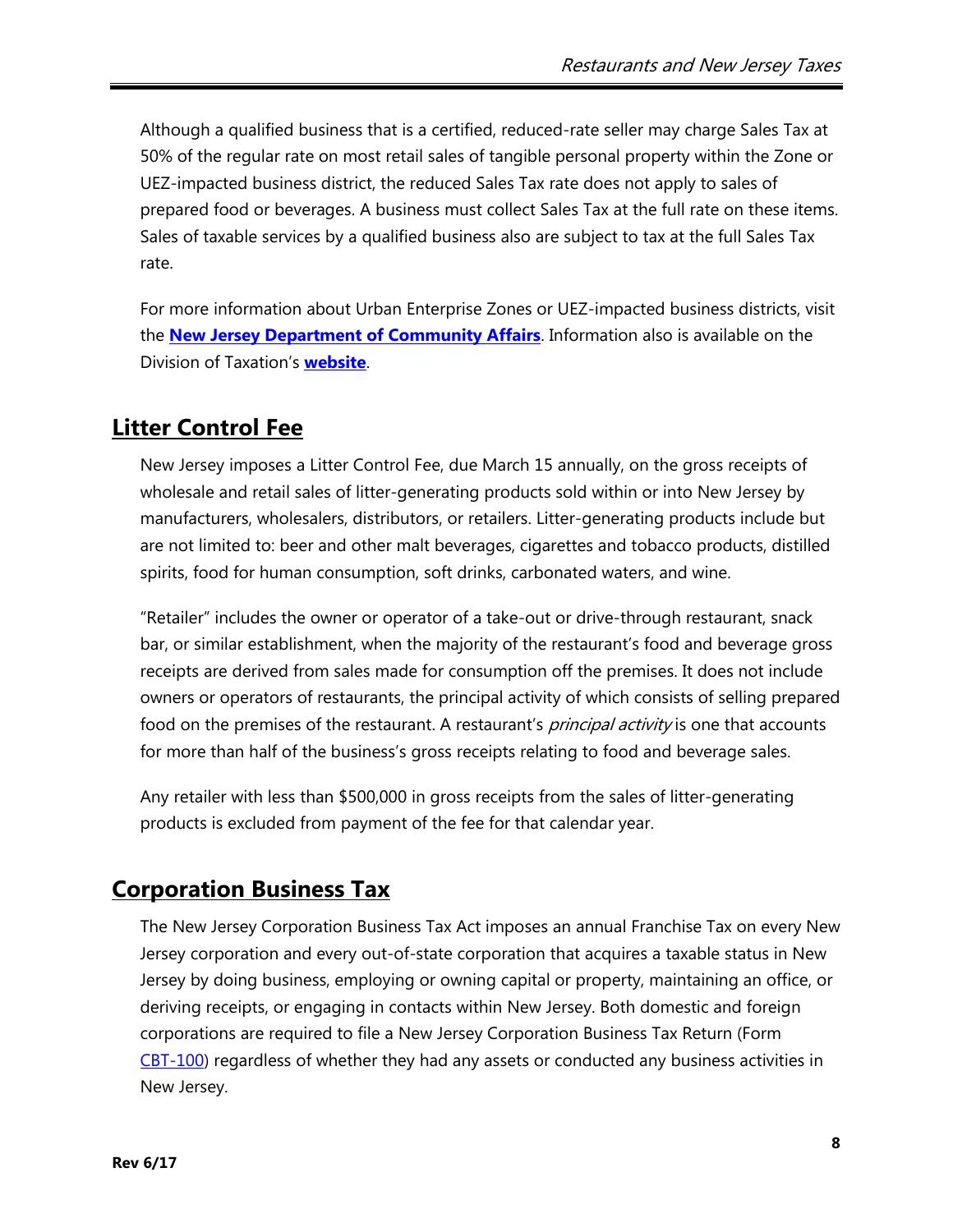## **S Corporations**

A corporation may elect to be treated as a New Jersey S corporation if the corporation is or will be an S corporation for federal purposes and has filed the New Jersey S Corporation or New Jersey QSSS Election (**[Form CBT-2553](http://www.state.nj.us/treasury/revenue/sub-s.pdf)**). S corporations pay a reduced rate of corporation business tax.

For more information on Corporation Business tax, see the instructions for Forms **[CBT-100](http://www.state.nj.us/treasury/taxation/pdf/current/cbt/cbt100ins.pdf)** or **[CBT-100S](http://www.state.nj.us/treasury/taxation/pdf/current/cbt/cbt100sins.pdf)**.

# **Employer Responsibilities**

Every New Jersey employer is required to register with the State for tax purposes and to withhold New Jersey Income Tax from wages paid to both resident and nonresident employees working in this State (except Pennsylvania residents covered under the Reciprocal Personal Income Tax Agreement between New Jersey and Pennsylvania). Employers also have Department of Labor and Workforce Development responsibilities to withhold New Jersey unemployment insurance, health care subsidy fund, workforce development partnership fund, disability insurance, and/or family leave insurance contributions. See New Jersey Income Tax Withholding Instructions (**[NJ-WT](http://www.state.nj.us/treasury/taxation/pdf/current/njwt.pdf)**) for more information.

# **For More Information**

### **Online**

- Division of Taxation **[website](http://www.njtaxation.org/)**;
- **[Email](https://www.state.nj.us/treas/taxation/contactus_tyttaxa.shtml)** general State tax questions. Do not include confidential information such as Social Security or federal tax identification numbers, liability or payment amounts, dates of birth, or bank account numbers in your email;
- **Subscribe to** *[NJ Tax E-News](http://www.state.nj.us/treasury/taxation/listservice.shtml)*, the Division of Taxation's online information service.

## **By Phone**

- Call the Division of Taxation's Customer Service Center at **609-292-6400**;
- Text Telephone Service (TTY/TDD) for Hearing-Impaired Users: **1-800-286-6613** (toll-free within NJ, NY, PA, DE, and MD) or **609-984-7300.** These numbers are accessible only from TTY devices. Submit a text message on any New Jersey tax matter and receive a reply through NJ Relay Services (711).